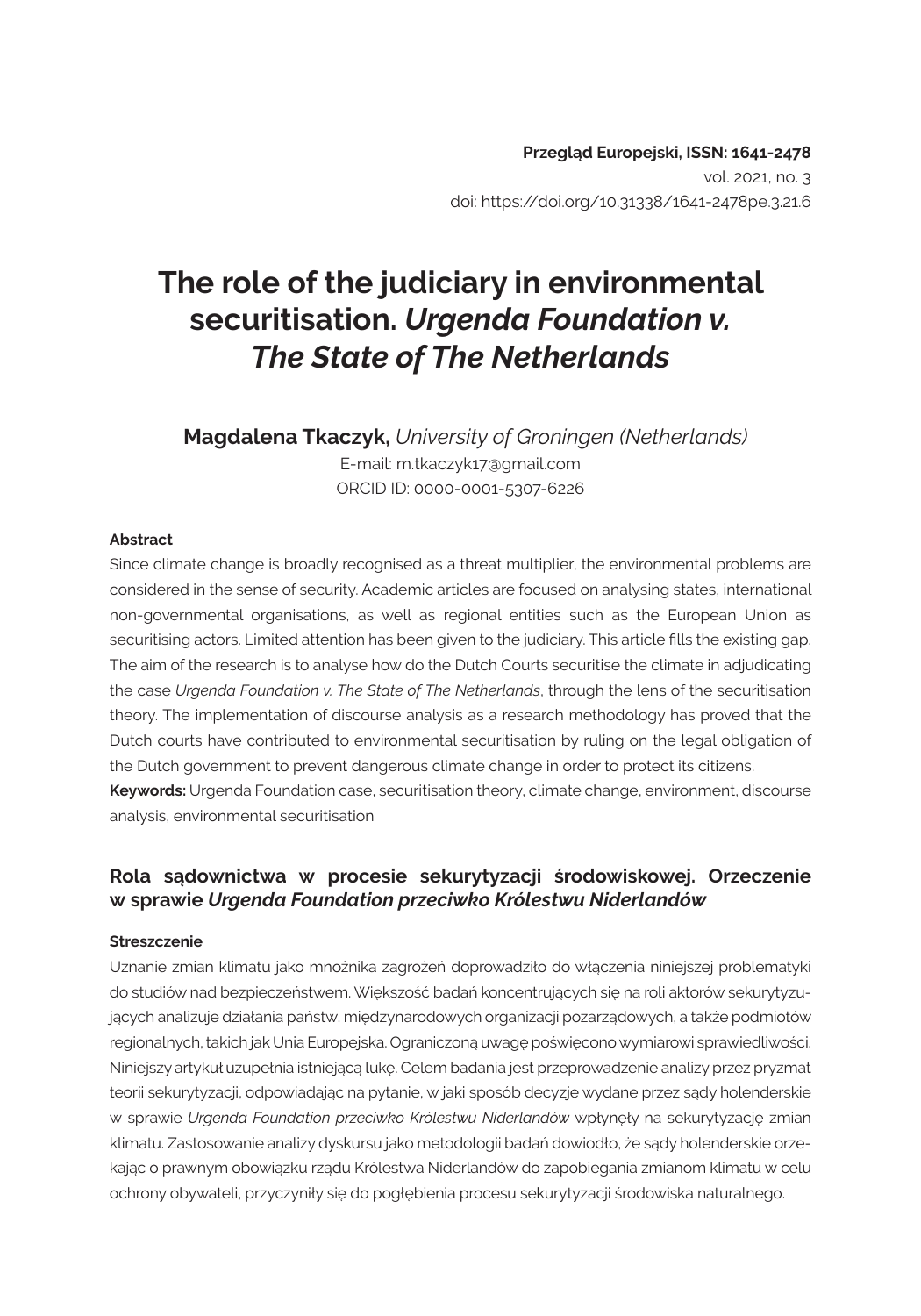**Słowa kluczowe:** Orzeczenia w sprawie Urgenda Foundation, teoria sekurytyzacji, zmiany klimatu, środowisko naturalne, analiza dyskursu, proces sekurytyzacji środowiska naturalnego

For centuries, the planet Earth has been subordinate to human beings and their activities. The capitalist globalised world is characterised by massive extraction of natural resources. Over the past few hundred years, human influence on the planetary system has evolved from insignificance to the creation of global-scale impacts (Dupont 2018). Data presented by the Intergovernmental Panel on Climate Change (IPCC 2013) confirms that greenhouse gas emissions caused by the "human imprint" intensify global warming. It should be emphasised that the increasing anthropogenic force affects the multidimensional process of climate change. Therefore, the issue of environmental degradation has been included in the debates of social, political, legal and economic researchers. Since climate change is broadly recognised as a threat multiplier, the environmental problems are considered in the sense of security.

The discourse on environmental security has been manifested in the 1970s, when the United Nations Conference on the Human Environment (1972) took place. Nevertheless, the academic debate on climate security has gained momentum after the presentation of a series of publications by Barry Buzan (1991, 1998), Ole Wæver (1996, 1998) and Jaap de Wilde (1998). According to the researchers, attempts at environmental securitisation have a brief history compared to the traditional – military – sector (Buzan et al. 1998: p. 71). The securitisation theory as a framework for analysis contributes to the "understanding of who securitizes, on what issues, for whom, why, with what results, and, not least, under what conditions" (Buzan et al. 1998, p. 32). It should be emphasised, however, that the securitisation actor, who presents an issue as an existential threat, plays a key role in the securitisation process in general. While academic articles focus on analysing states, international non-governmental organisations, as well as regional entities such as the European Union as securitising actors, limited attention has been given to the judiciary. In fact, environmental issues remain a challenge for adjudication. Nevertheless, courts and tribunals are making efforts to change the existing paradigm and legal practices.

Over the past five years, Dutch courts have issued landmark decisions in the Urgenda climate case. This case law was the first in the world, in which courts have ruled that the Dutch government has a legal obligation to prevent dangerous climate change in order to protect its citizens (see: Urgenda Foundation 2019). The Urgenda case opens the door to a broader interpretation of human rights and adjudication on climate issues. Therefore, the courts' rulings received a lot of attention from professors of European and International law. The analysis of both, the judiciary as a securitising actor and the Dutch courts' rulings in the environmental security context provides an unexplored research field. In reflection of this facts, since *Urgenda Foundation v. The State of The Netherlands'* case has an international significance, examining the potential role of the judiciary in environmental securitisation seems to be justified.

The purpose of this article is to analyse how do the Dutch Courts securitize the environment in adjudicating the Urgenda climate case? The first section introduces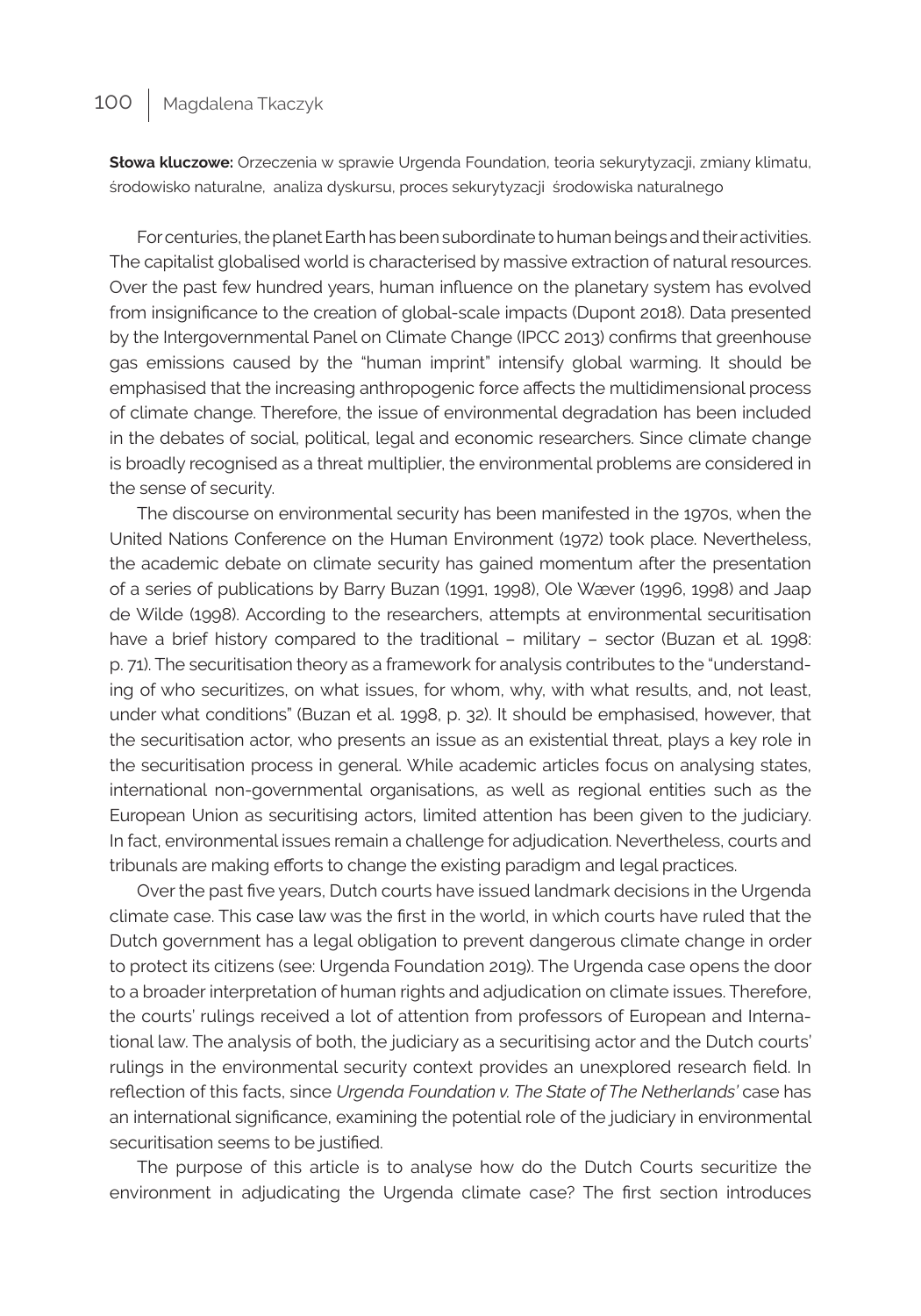the reader to an overview of existing academic literature on the Urgenda case, as well as on environmental security in general. In order to conduct examination through the lens of securitisation theory as a speech act, the second section discusses this research framework and presents the securitisation components that are used to analyse Dutch rulings. The third section presents discourse analysis as a tool that is used to examine the Urgenda climate case. This qualitative methodology enables the analysis of written and spoken speech acts, therefore, it has been chosen for the purposes of this article. The analysis of the judiciary as a securitising actor, which is a key part of the article, is followed by discussion and conclusions. In the light of the above, it should be emphasised that Urgenda case analysis makes an important contribution to the academic debate in the sense of the growing tendency to environmental securitisation and its significance for the global community.

#### **Literature review**

The ruling in the Urgenda climate case against the Dutch Government was the first in the world, in which the judiciary emphasised that the government has a duty to prevent dangerous of climate change in order to protect citizens (Lin 2015: p. 66). On the 24th of June 2015, The Hague District Court ruled that the Dutch government is obliged to reduce greenhouse gases by at least 25% by the end of 2020 compared to the level recorded in 1990. In 2018, the Court of Appeal uphold The Hague District Court's decision by founding a violation of Articles 2<sup>1</sup> and 8<sup>2</sup> of the European Convention on Human Rights (Mayer 2019: p. 168). In the final decision of the Supreme Court (20 December 2019), the highest judiciary in the Netherlands emphasised that the government needs to reduce greenhouse gas emissions.

Consequently, the Urgenda case has been widely recognised by the international community as a milestone and "historic victory for climate justice" (Urgenda Foundation 2019). Law professors, Kars de Graaf and Jan Jans (2015: p. 517) describe the Urgenda case as an *unexpected*, *spectacular*, *surprising* and *unprecedented*.

In recent years, climate litigation has been characterised by an upward trend. As Leijten (2019: p. 117) notes, in the reflection of the growing number of climate cases adjudicated by international courts and tribunals, Urgenda's ruling has a significant impact on changing legal logic and practice. According to the scholar (Leijten 2019: p. 118), the Dutch court's decision affected the judicial proceedings globally, and on the other hand, it stressed that there is a strong *need to take efforts to ensure that human rights 'fit' climate change case.* Therefore, the nature of this case-law is illustrated by Leijten (2019: p. 114) as unique and abstract. The transnational importance of the ruling was exemplified by the

<sup>1</sup> Article 2 of the ECHR - Right to life - *1. Everyone's right to life shall be protected by law. No one shall be deprived of his life intentionally save in the execution of a sentence of a court following his conviction of a crime for which this penalty is provided by law.*

<sup>2</sup> Article 8 of the ECHR - Right to respect for private and family life - *1. Everyone has the right to respect for his private and family life, his home and his correspondence.*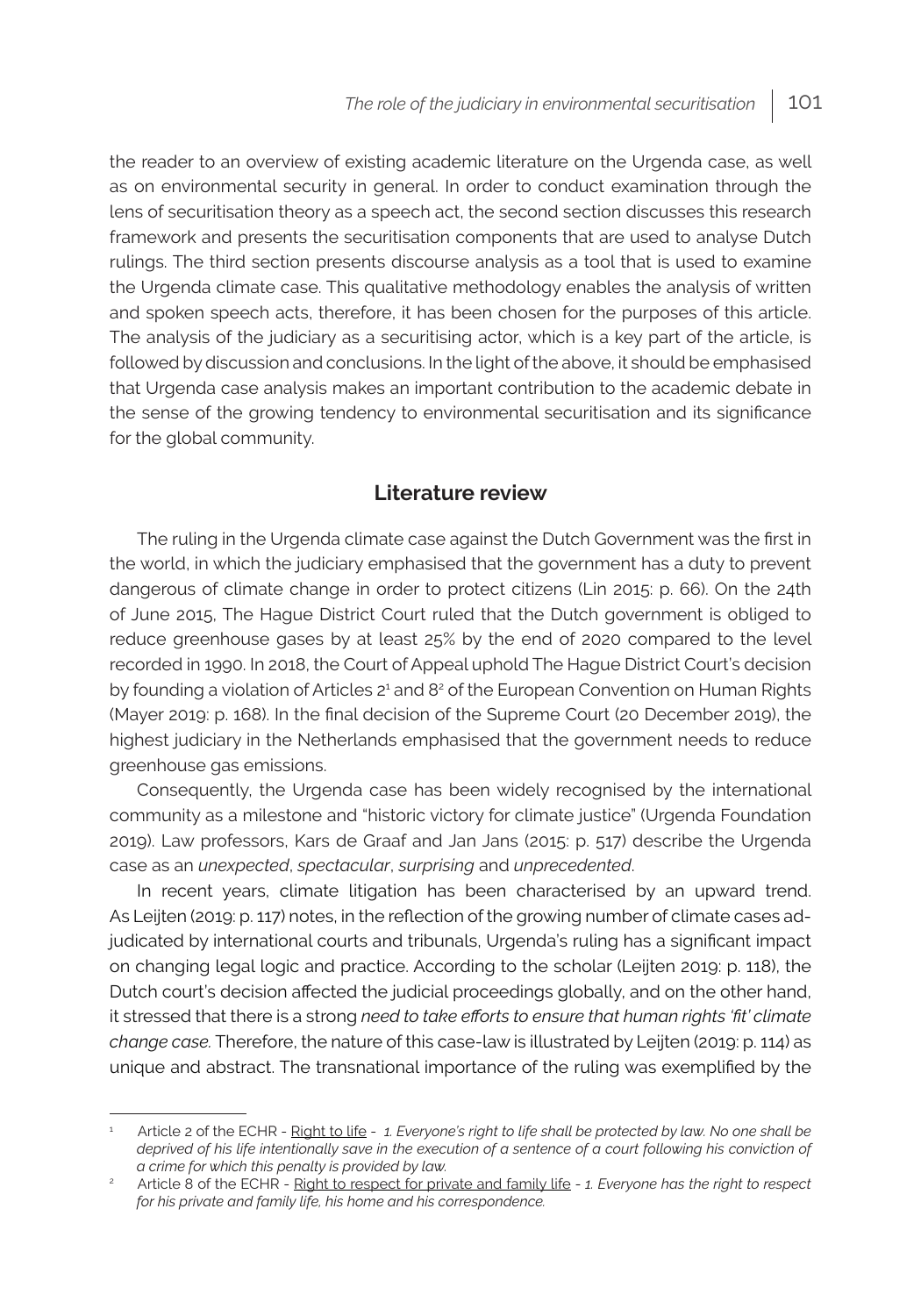UN High Commissioner for Human Rights through her statement. Michelle Bachelet emphasised that the Urgenda case *"*confirms that the Government of the Netherlands and, by implication, other governments have binding legal obligations, based on international human rights law, to undertake strong reductions in emissions of greenhouse gases" (UN Human Rights 2019). According to Minnerop (2019: p. 177), who examines whether the decision of The Hague Court of Appeal is consistent with the existing environmental case law of the European Court of Human Rights, the Urgenda case can be recognised as *a part of a tidal wave of judicial enquiry* into climate justice. Furthermore, the researcher concludes that the court's ruling gave impetus to judicial investigations regarding the governmental responsibility for climate crisis response.

While most of the academic articles on the Urgenda case focus on legal analysis, it is worth referring to the paper by Josephine van Zeben (2015), who partly examined the political consequences of the ruling. The scholar argues that the court's decision led to more ambitious governmental action on climate change mitigation. The Urgenda case has intensified the discussion on environmental degradation and the effects of human activities. As van Zeben emphasises, The Hague District Court's ruling has resulted in a parliamentary debate on climate policies. According to Verschuuren (2019: p. 98), this case law "have implications that go beyond the Netherlands". Therefore, Urgenda judgments played a key role in clarifying the legal obligations of states to prevent dangerous climate change. As Verschuuren (2019: p. 98) notes, the arguments presented in the Urgenda case have been used in the so‐-called *Peoples' Climate case<sup>3</sup>* initiated by 10 families from Portugal, Germany, France, Italy, Romania, Kenya, Fiji, and the Saami Youth Association Sáminuorra. The group of people brought an action in the European Union General Court in order to obligate the EU to adopt stricter rules on greenhouse gas emissions. It can, therefore, be concluded that court's rulings affect policies at national, regional and global level.

Furthermore, it should be emphasised that the Urgenda climate case has been examined in a philosophical context. According to Maciej Nyka (2016: p. 371), The Hague District Court's decision plays a significant contribution to examining intergenerational justice in international environmental law. The researcher emphasised that the phenomenon of intergenerational justice was the driver for the final court decision. In fact, the Urgenda case was ruled in the interest of present and future generations. This case law has been discussed through the lens of moral duty, and moral responsibility.

The Urgenda climate case attracts the attention of scholars in the field of law, therefore, most academic articles focus on legal analysis. Since the landmark decision by Dutch Supreme Court was announced in December 2019, examination of this case law is tempting and necessary. The purpose of the literature review is to illustrate the research gap, in other words, to identify what is missing in existing studies. While the Dutch courts' decisions were analysed in terms of their legal significance, this article examines the role of the judiciary as a securitising actor. Laura Henderson (2014) examines the impact of

<sup>3</sup> Case no. T-330/18. Armando Ferrão Carvalho and Others v. The European Parliament and the Council.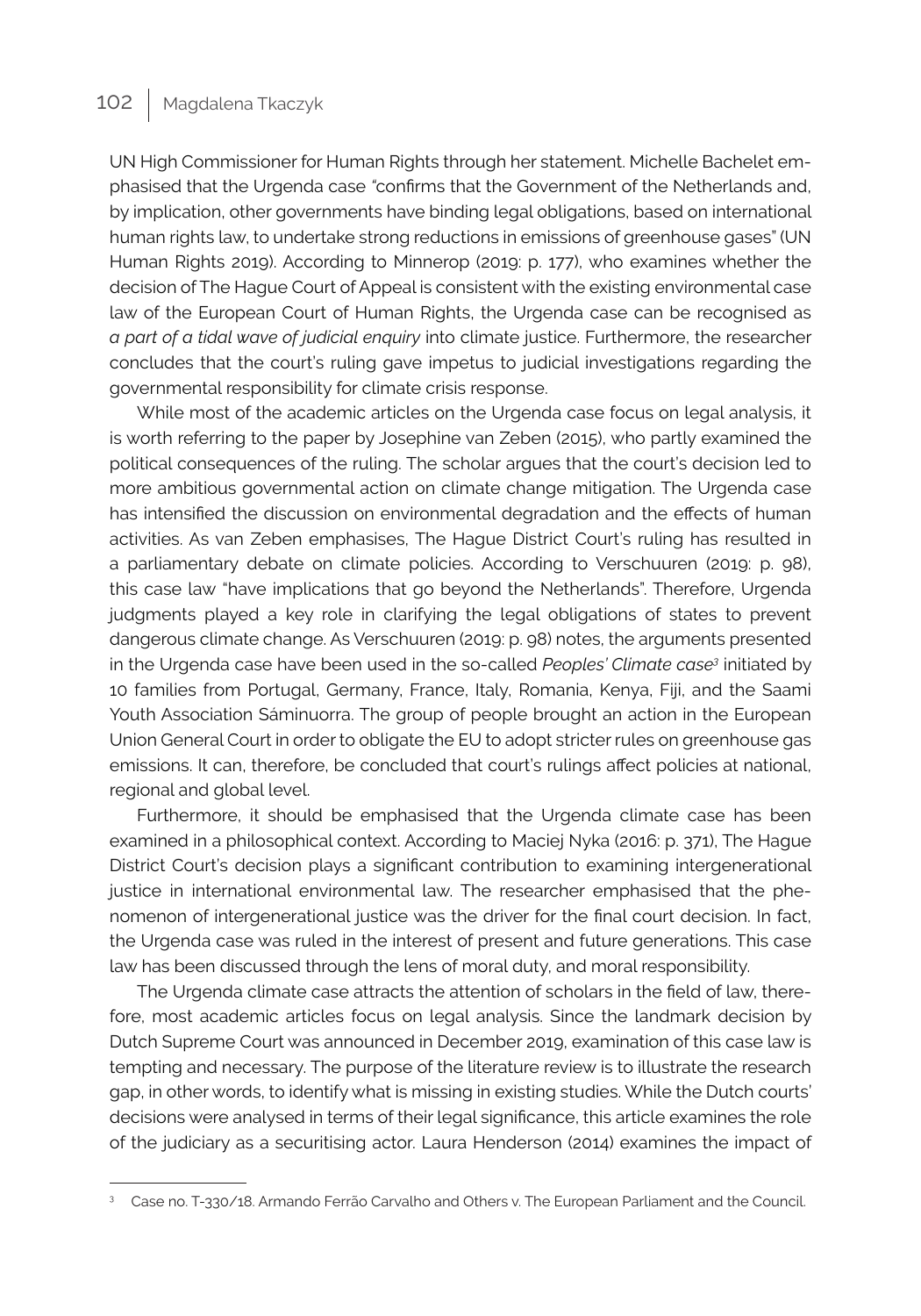the judiciary's securitisation on legal discourse in the realm of antiterrorism in the United States, however, it should be emphasised that this article analyses the role of judiciary in the context of environmental securitisation. According to Scott Watson, the role of the judiciary in the securitisation process is unexplored (Henderson 2014: p. 1). Therefore, this article contributes to both, expanding the meaning of Urgenda climate case, and on the other hand, including the judiciary in the environmental securitisation debate, more broadly, in security studies.

Since "climate change is a collective problem par excellence" (Dupont 2018: p. 371), the issue of environmental degradation has been broadly discussed around the world in recent decades. The publication of *Our Common Future* by the World Commission on Environment and Development in 1987 has intensified the climate debate in the sense of security. As Buzan (1991: p. 20) notes, environmental security is necessary for the existence of human beings as those who depend on the planetary system. It should be emphasised that considering climate change through the prism of danger has changed the paradigm of traditional, military-based security (Dyer 2001; Trombetta 2008). The atmosphere is shared globally, therefore, solidarity is the foundation to prevent dangerous climate change, which has been exemplified by many scholars (Hardin 1968; Thompson 1999; Trombetta 2008). The actions taken by individual states will not significantly reduce greenhouse gas emissions, however, it should be noted that efforts taken by the Dutch judiciary are spreading the necessary practices. Therefore, this "drop in the ocean" is noteworthy and can be seen in the light of securitisation theory. Research on securitisation has explicitly shown how this process affects policy- and lawmaking. The practices of the securitisation have been studied in many different contexts, excluding the role of the audience that, in fact, has received little attention. Nevertheless, while the role of executive, legislature and entities such as European Union has been extensively analysed, the role of the judiciary as a securitising actor needs to be explored. To conduct the examination, the next section of this article presents and discusses the theory of securitisation as a theoretical framework for the Urgenda climate case analysis.

#### **Theoretical framework**

Since public debate on the consequences of environmental degradation has intensified, security researchers have been paying more attention to this issue. In recent decades, the narrow concept of security presented by realists has been questioned due to the expanding catalog of non-traditional threats such as climate change. Barry Buzan, Ole Wæver and Jaap de Wilde (1998: p. 23) argue that more attention should be given to unconventional sectors, such as economy, society and the environment. In the 1990s, researchers offered a new constructivist approach to security studies by introducing the theory of securitisation. As the scholars emphasise, this method offers an analysis of *who can securitize what and under what conditions* (Buzan et al. 1998: p. 1). It should be noted that over the years, this theory has been broadly recognised as an important approach to security studies (Trombetta 2008: p. 587). Furthermore, according to Fijałkowski (2012: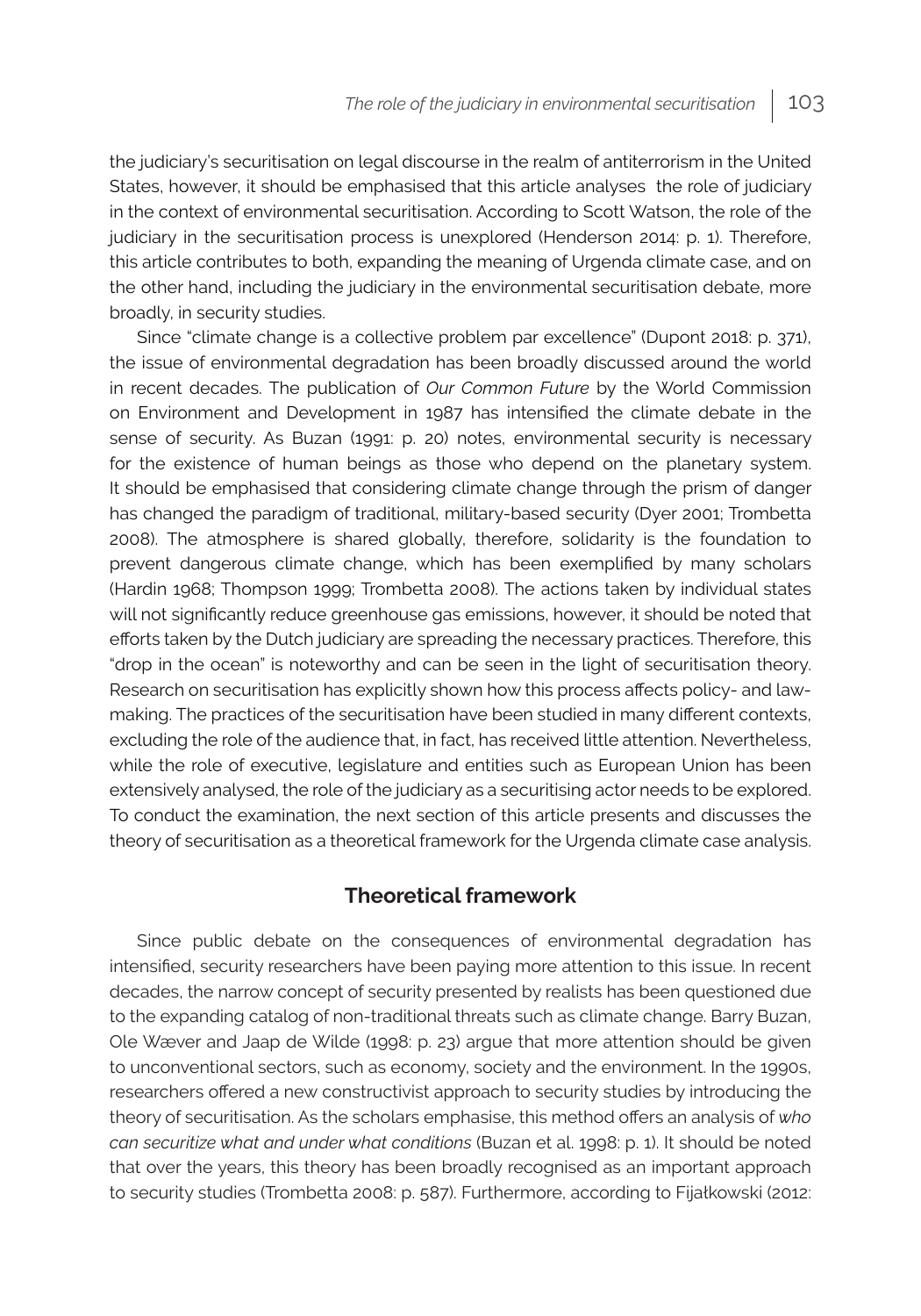p. 161), the analysis of international practices through the lens of securitisation theory leads to the extension of both academic and public discourses.

The securitisation is defined as a process of transforming challenges into a threat category. This conceptual framework is a relevant research tool for those interested in the process of constructing security (McDonald 2008: p. 563). The Copenhagen School laid the foundations for the theory of securitisation, however, this concept has been extensively developed by other scholars in recent years (Balzacq 2005, 2015, 2016; Floyd 2010, 2011, 2016; Diez et al. 2016; McDonald 2008; Trombetta 2007, 2008). According to Waever (1996: p. 106), objective threats *do not exist a priori*, moreover, security is a *specific way of framing an issue*. In the light of the above, any issue can be moved into the threat category. It should be noted that *"security" is the move that takes politics beyond the established rules of the game,* therefore, securitisation has been recognised as an intensified form of politicisation (Balzacq 2005: p. 174). Consequently, securitisation is defined in the literature as a process, in which the securitising actor presents an issue as an existing threat through a speech act, resulting in extraordinary measures (McDonald 2008: p. 567). Therefore, all securitisation acts include the following components:

- A state or non-state actor, who makes a securitising move;
- An existing threat that has been identified by the actor;
- A referent object that is threatened and needs protection;
- An audience that should accept the existence of a threat;

It should be noted that an actor plays a key role in the process of securitisation for two reasons. First of all, the securitising actor prioritises the issue, which leads to a paradigm shift. This entity makes a securitisation move by means of a speech act. It is worth noting that the idea of speech acts has a long philosophical and sociological tradition. According to Wæver, "by saying the words, something is done" (see: Buzan et al. 1998: p. 26). Nevertheless, the use of language and jargon is not sufficient to complete the securitisation process. A securitising speech act needs to be characterised by specific rhetorical structure, resulting in extraordinary measures. Furthermore, an equally significant role of the securitising actor is to convince the audience that the issue is a source of danger. Securitisation as a speech act is a form of social practice involving the audience in the process of creating security (Buzan et al. 1998: p. 23). While most academic articles examine states and non-state entities such as NGOs and the EU as securitising actors, this article studies the role of the judiciary in the securitisation process.

The theory of securitisation has been recognised as an important approach to security studies in the context of challenges of the modern world. According to Ciută (2009), the phenomenon of recognising climate change as an existing threat has transformed existing logic and security practice. Folyd (2010) argues that examination of the environmental securitisation is relevant and morally justified. Furthermore, as Balzacq (2016) emphasises, this theory is crucial to environmental issues in the sense that it prioritises climate change in law- and policymaking procedure. The use of securitisation theory as a framework for analysis is necessary to expand research on both national and international security. The purpose of this article is to analyse judicial practice based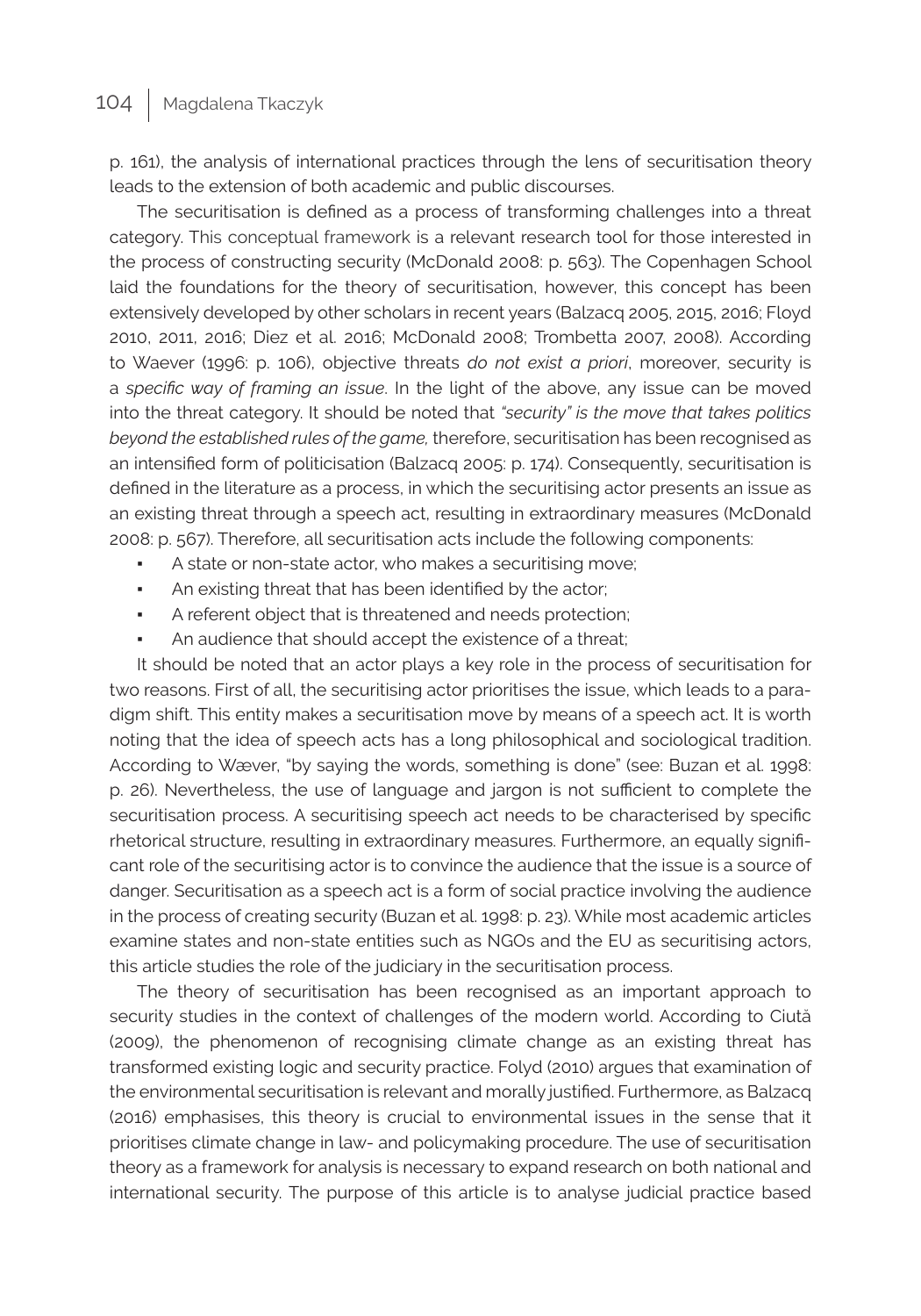on courts' rulings in the Urgenda case through the lens of the securitisation theory as a speech act. The implementation of this framework leads to an understanding of how the judiciary as a securitising actor transformed environmental issues into a threat category. Since the aim of this article is not to examine whether environmental securitisation has been successful, the role of the audience is not discussed in the text. In order to identify the answer to the research question, the next section presents and discusses the methodology that has been chosen for the examination.

#### **Methodology**

According to Phillips and Hardy: "without discourse, there is no social reality, and without understanding discourse, we cannot understand our reality, our experiences, or ourselves" (Phillips, Hardy 2002: p. 2)*.* Therefore, discourse analysis as a methodology has great potential in the sense of exploring the processes of social construction. Discourse analysis is a valuable tool for researchers interested in the empirical consequences of language use. This qualitative method explains social phenomena, however, it should be emphasised that it offers extensive study of the nature of knowledge called epistemology (Gergen 1999). Michel Foucault (1965), who had a great impact for exploring the relationship between knowledge and power, argued that social reality is produced through discourses. Discourse analysis, developed by Michel Foucault, Jürgen Habermas, and Pierre Bourdieu, provides an understanding how language is used in a social and political context, moreover, it can be applied in various fields of study.

In light of the securitisation theory, the social process of constructing security is based on the speech act (Waever 1996). Since the wording is crucial to securitisation, discourse analysis is the appropriate methodology to study this phenomenon. According to Teun van Dijk (1993: p. 250), "the relationship between discourse structures and power structures can be considered more or less directly" from a socio-political perspective. Detraz and Betsill (2009) emphasizes that the use of language influences political trends and practices. The theorists argue that discourse analysis can be applied to study the environmental narrative. Furthermore, this methodology is a framework for analysing why and by whom climate change is prioritised (Hajer 1995). Considering the above, analysis of the securitisation by which Dutch courts framed, through wording, the issue of climate change as an existential threat is an interesting field of study. Additionally, this examination leads to deeper reflection on environmental securitisation itself.

According to Phillips and Brown (1993), written words constitute social reality by making meaning. Therefore, understanding the significance of texts through discourse analysis is necessary. Nevertheless, in recent decades it has been emphasised that discourse analysis should include research on spoken language. As Teun van Dijk (1997) notes, studying spoken statements is equally important, moreover, it leads to more comprehensive analysis. According to Phillips and Hardy (2002), discourse analysis is characterised by a wide range of data that can form the basis of research. Therefore, sources such as documents, articles, interviews, and political speeches can be studied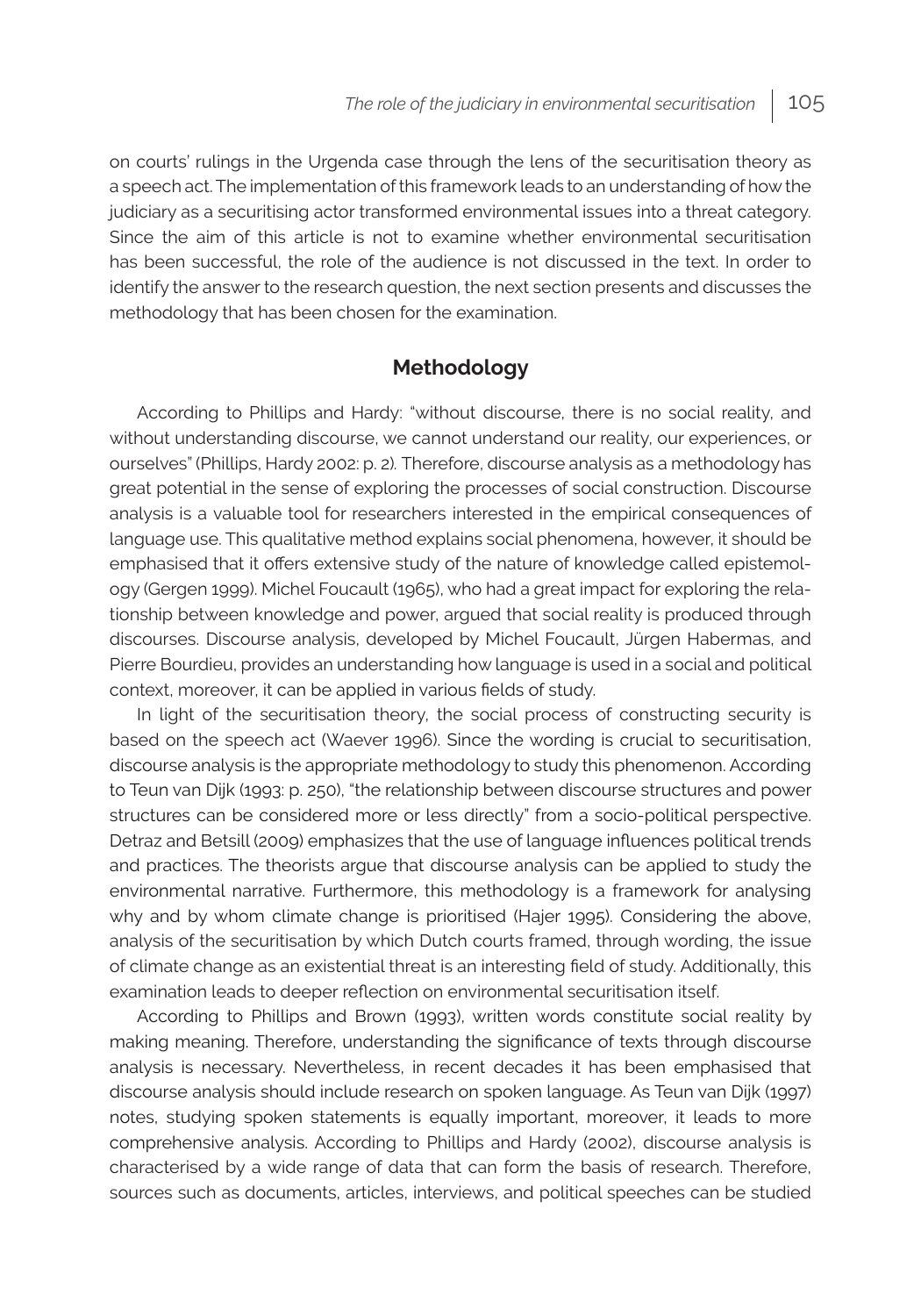(Wetherell et al. 2001). Shuy (2001: p. 437) argues that "law is a fertile field for discourse analysts". In the light of the above, this methodology can be applied to examine judicial decisions.

In order to identify the answer to the research question, this article studies Dutch courts' rulings in the Urgenda case through discourse analysis. Furthermore, video material presenting judges' statements will be used for this examination. Discourse analysis seems to be an appropriate methodology to understand how the judiciary securitizes environmental issues by using language, and what the consequences of this process are. The next section of the article presents considering the role of the judiciary as a securitising actor.

## **Analysis and discussion**

The aim of this article is to analyse how do the Dutch Courts securitize the environment in adjudicating the Urgenda climate case. In order to identify the answer to this research question, the following section examines the potential role of the judiciary to act as a securitising actor. The securitisation move is expressed by the speech act – "by saying the words, something is done" (Buzan et al. 1998: p. 26). Therefore, the crucial component of this examination is an analysis of how Dutch courts have spoken about environmental issues in the Urgenda case, in other words, whether the judiciary has presented climate change as an existential threat. If so, for whom have the courts framed the climate change issue in terms of security, generally speaking, "who" is the referent object? Finally, whether the judgments in the Urgenda case resulted in extraordinary measures or at least whether the Dutch courts' decisions have been characterised by the extraordinary nature. The examination is based on the decisions of The Hague District Court (2015), The Hague Court of Appeal (2018) and Supreme Court of The Netherlands (2019) that ruled in the Urgenda case between 2015 and 2019. This study is conducted through the discourse analysis based on written judgments, as well as video materials available on the YouTube platform.

In November 2013, Urgenda Foundation and a group of 886 Dutch citizens requested The Hague District Court to rule against the State of The Netherlands (see: Urgenda Foundation 2019). According to the citizens, the Dutch government did not take appropriate action to combat climate change. Therefore, Urgenda asked the court to order the state to reduce its greenhouse gas emissions by at least 25% before 2020 compared to the level recorded in 1990. On the 24th of June 2015, The Hague District Court ruled that Dutch government must immediately take more effective action on climate change. Failure to comply with this requirement would be unlawful in the light of the judgment. This decision was made in the light of the government's duty of care to protect and improve the living environment. The Hague District Court has presented climate change as an existing threat by saying: "the hazardous climate change that is caused by a warming up of the earth of 2°C or more [...] is threatening large groups of people and human rights" (Judgment 2015: p. 29, par. 3.1). In reference to scientific publications, the court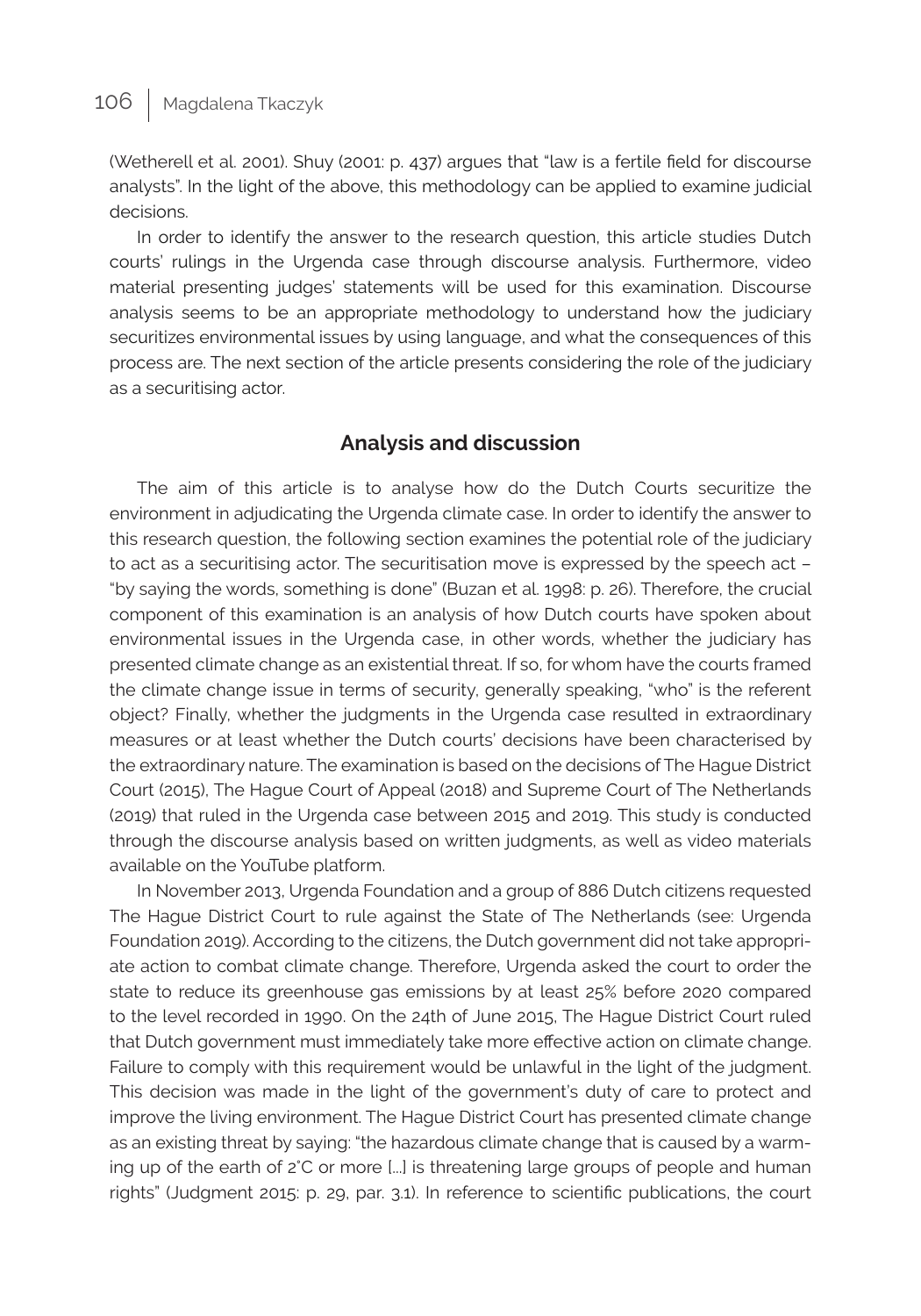quoted the IPCC report, indicating that global warming "poses significant risks to many unique and threatened systems including many biodiversity hotspots" (Judgment 2015: p. 6, par. 2.12). Furthermore, during the announcement of the decision, one of the judges explicitly articulated that "many species will go extinct from the heat" (see: YouTube 2015)*.* It can be deduced that the dangers arising from climate change concern both the planet earth and its biodiversity, as well as human beings. Therefore, the judiciary has identified two referent objects that are threatened by climate change. Nevertheless, human rights appear to be at the core of adjudication and environmental securitisation. It should be emphasised that The Hague District Court has expressed its speech act by using language and security jargon. In the verdict of 2015 (English translation), the word "threat" and its derivatives in the context of climate change was used 17 times. The word risk was recalled 34 times, moreover, the document contains 8 words related to "security". In the light of these facts, it may be argued that *by saying the words*, the judges have made an environmental securitisation move.

After the District Court's decision, the ruling was appealed by the State of the Netherlands. On the 9th of October 2018, the Court of Appeal upheld this decision by saying: "the Court believes that it is appropriate to speak of a real threat of dangerous climate change, resulting in the serious risk that the current generation of citizens will be confronted with loss of life and/or a disruption of family life. As has been considered above by the Court, it follows from Articles 2 and 8 ECHR that the State has a duty to protect against this real threat" (Judgment 2018: par. 45)*.* The Court of Appeal emphasised that greenhouse gas emission reduction "is necessary to protect the citizens of the Netherlands, calling climate change as a source of the real and imminent threats" (Judgment 2018: par. 46). Therefore, the judiciary has illustrated the relevance of human rights in the sense of the government's obligation to mitigate climate change, moreover, it has articulated the next speech act on environmental securitisation (see: YouTube 2018).

While the Dutch government had doubts as to whether Articles 2 and 8 of the European Convention on Human Rights oblige the State to take measures, the Supreme Court of The Netherlands decided in December 2019 that: "the ECHR protection is afforded to the persons who fall within the states' jurisdiction" (Judgment 2019: par. 5.2.1). Accordingly, the highest court in the Netherlands upheld the previous decisions in the Urgenda case. The Dutch Supreme Court, paying attention to the "genuine threat of dangerous climate change" (Judgment 2019, par. 2.3.2), maintained the securitisation narrative articulated by the lower courts. It should be noted that the court has placed climate issues within a security framework through language and its importance to the securitisation process. Furthermore, the document published by the highest judiciary has made a significant contribution to understanding the extraordinary nature of courts' decisions. According to judges, the Urgenda case *involves an exceptional situation* (Judgment 2019: par. 8.3.4). In the reflection of shifting the climate issue towards security, the court stressed that measures to reduce greenhouse gas emissions *are urgently needed* (Judgment 2019: par. 8.3.4).

This section studies the court documents including three rulings and verbal arguments in order to analyse how do the Dutch Courts securitizes the environment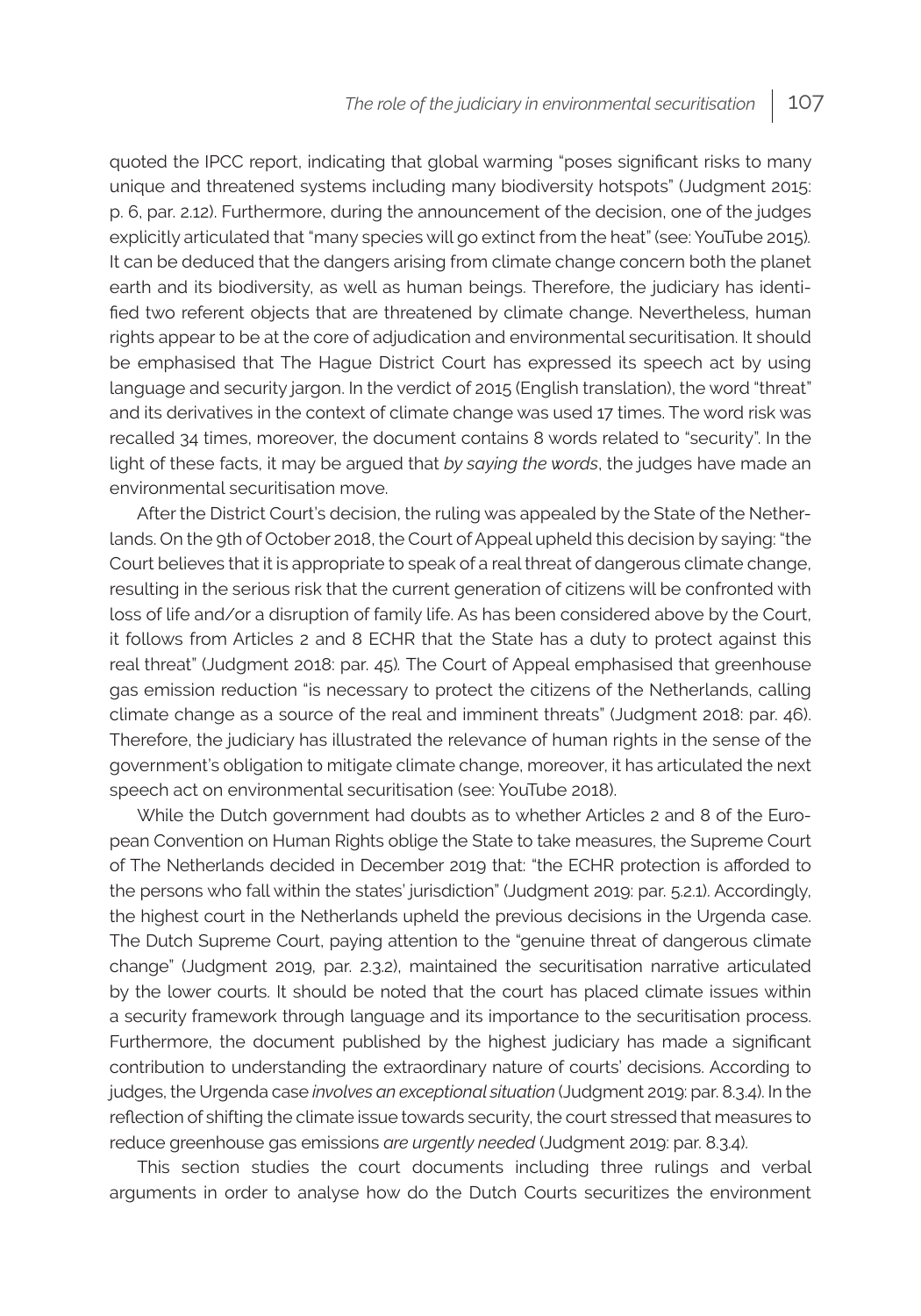in adjudicating the Urgenda climate case. In the light of the above facts, it can be concluded that the courts manifested securitisation move by speech acts. Therefore, the role of The Hague District Court, The Hague Court of Appeal, and Supreme Court of The Netherlands has a broader meaning. Accordingly, the judiciary as a securitising actor presented climate change as an existential threat, which is exemplified by quotes. It should be noted that environmental securitisation fulfills two purposes. On the one hand, it protects human beings, and on the other hand, the Earth's biodiversity itself. Nevertheless, people and their rights seem to be the main referent object for Dutch courts. The issue of extraordinary measures does not seem to be clear in terms of judicial decisions, therefore, it is necessary to introduce the reader to the discussion. In fact, the implementation of emergency measures by non-state actors is more complicated because such an entity has no direct political influence. It should be emphasised, however, that court decisions are characterised by a unique nature that goes beyond the ordinary frame of adjudication. The Urgenda ruling is the first in the world, in which courts ordered the State to reduce its greenhouse gas emissions. Therefore, the Supreme Court ruling indirectly affects the policy of the Netherlands. Secondly, the courts had no legal obligation to consider preventing dangerous climate change in a sense of human rights, nevertheless, judges have made a significant contribution to existing legal logic and practice. Thirdly, the Urgenda case has opened the door to other climate rulings. The courts' decisions inspired environmental cases in the EU Member States and other countries around the world.<sup>4</sup> After the Supreme Court's decision, Mary Robinson, who is the former UN High Commissioner for Human Rights and former President of Ireland emphasised that we – as human beings – are at real risk, "the judgment from the highest court in the Netherlands affirms that governments are under a legal obligation, as well as a moral obligation, to significantly increase their ambition on climate change" (Schwartz 2019). Consequently, Urgenda case can be seen as the judiciary's first major move in the environmental securitisation. The success of the Dutch courts lay in the law interpretation, and its potential role as a securitising actor in the use of language. Environmental securitisation by the judiciary has consequences in influencing public discourses and public opinion, as well as the attitude of society.

#### **Conclusions**

This article claims that courts' rulings can be analysed through the lens of securitisation theory, therefore, the judiciary deserves the attention of security studies. Undoubtedly, the Urgenda climate case has international significance, however, its meaning goes beyond the legal studies. It should be emphasised that the Dutch courts have contributed to environmental securitisation. The Hague District Court, The Hague Court of Appeal, as

Belgium, Canada, Colombia, Ireland, Germany, France, New Zealand, Norway, the UK, Switzerland. More information: Urgenda Foundation (2020),*Global climate litigation*, https://www.urgenda.nl/ en/ themas/climate-case/global-climate-litigation/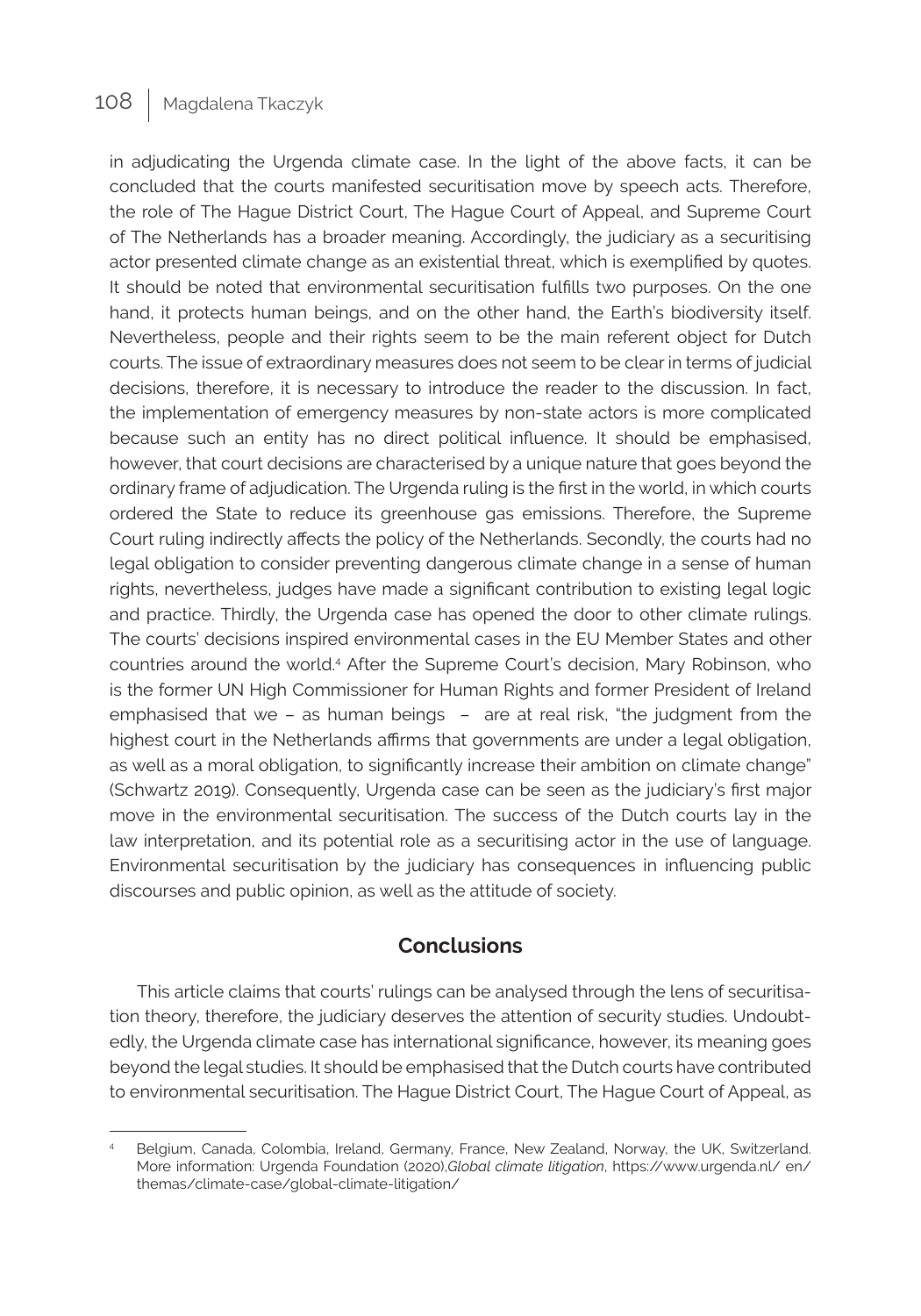well as Supreme Court of The Netherlands framed the issues of climate change as an existential threat, moreover, their adjudication was characterised by extraordinary nature. Therefore, it can be concluded that the judiciary plays the role of the securitising actor. The judges have an impact on the existing legal logic. They affect the shape of the national, European, as well as international law. Therefore, courts and tribunals have significant potential to change practices regarding environmental degradation and climate change. The role of the judiciary should be included in the debate on environmental and human security as an entity capable of ruling.

The purpose of this article was to analyse how the Dutch Courts securitizes the environment in adjudicating the Urgenda climate case. The first section introduced the reader to an overview of existing academic literature on the Urgenda case, as well as on environmental security in general. The literature review has shown that most academic articles on Urgenda case focus on legal analysis, and on the other hand, that the role of the judiciary as a securitising actor is not sufficiently explored. The second part of the article studied selected components of the securitisation theory in order to identify those that were relevant to the examination. Research on this theory has demonstrated that environmental issues have changed the traditional paradigm of security studies due to their abstract, non-military character. Furthermore, it provides a framework for analysing the securitisation process as a speech act and leads to an understanding of who securitizes, on what issues, and for whom. The third section introduced discourse analysis and justified why this qualitative methodology was chosen for the examination. Since the theory of securitisation based on speech act, this method has enabled the study of spoken and written language, as well as its role in rulings on the Urgenda case. The analysis of how the Dutch Courts securitises the environment in adjudicating the Urgenda climate case was followed by the discussion. This examination has led to a broader conceptualisation of the judiciary's role as a securitising actor.

**Magdalena Tkaczyk** – Stypendystka programu Erasmus+ na niderlandzkim Uniwersytecie w Groningen, studentka Uniwersytetu Warszawskiego na kierunku "Europeistyka". Zainteresowania badawcze: innowacje technologiczne, kryzys środowiskowy i migracyjny, wewnętrzne oraz zewnętrzne bezpieczeństwo Unii Europejskiej.

**Magdalena Tkaczyk** – Erasmus+ scholarship holder at the University of Groningen in the Netherlands, Master's student of the University of Warsaw in the field of European Studies. Research interests: technological innovations, environmental and migration crisis, as well as internal and external security of the European Union.

#### $\bullet$  References:

BALZACQ Thierry (2005), *The Three Faces of Securitization: Political Agency, Audience and Context*, "European Journal of International Relations"*,* vol. 11(2), p. 171–201

BALZACQ Thierry (2015), *The 'Essence' of securitization: Theory, ideal type, and a sociological science of security*, "International Relations", vol. 29, no. 1, p.103–113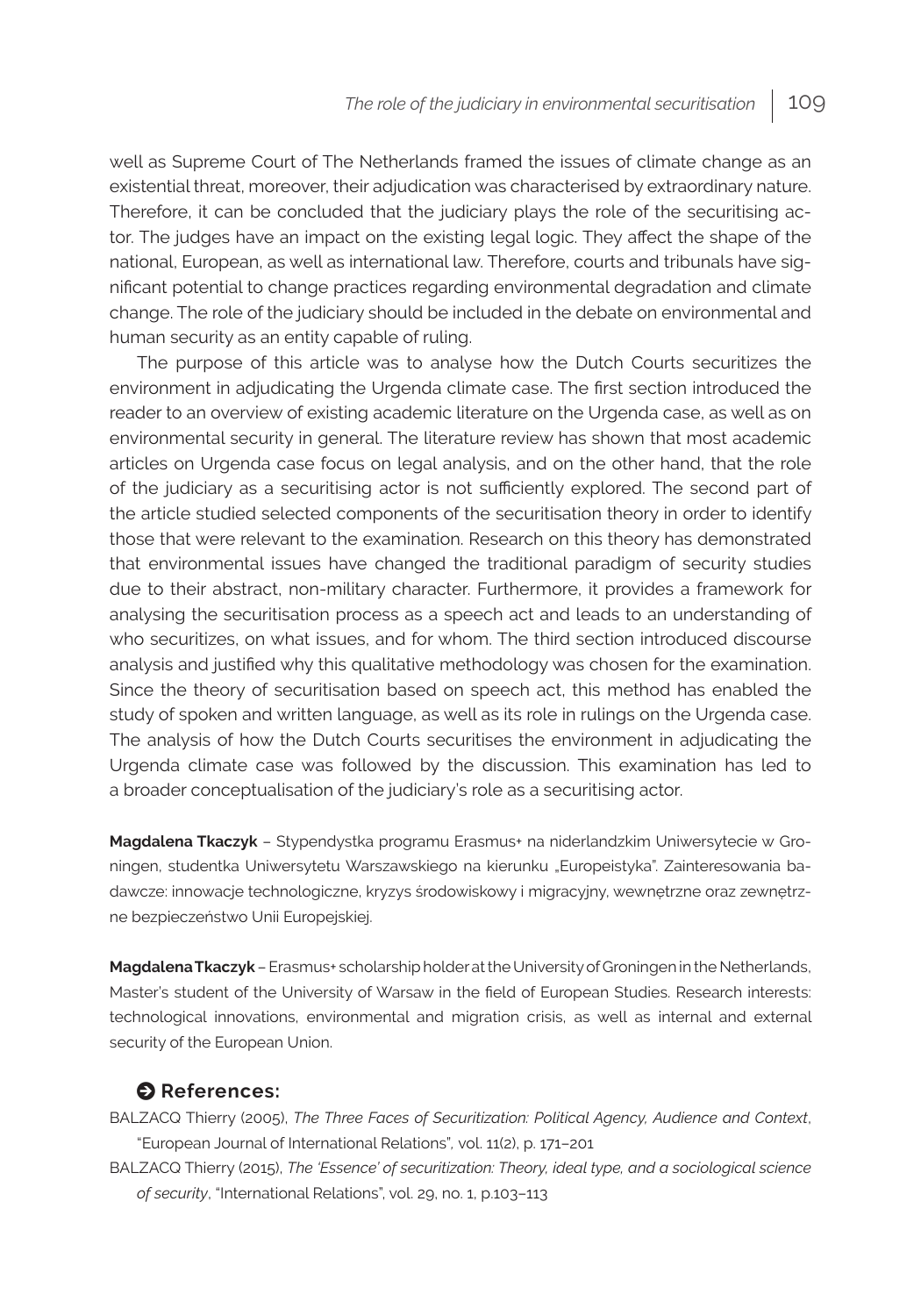- BALZACQ Thierry (2016), *'Securitization' revisited: theory and cases,* "International Relations", vol. 30(4), p. 494–531
- BUZAN Barry (1991), *People, states, and fear: an agenda for international security studies in the post- -Cold War era*, New York
- BUZAN Barry, WÆVER Ole, DE WILDE Jaap (1998), *Security: A New Framework for Analysis,* Boulder: Lynne Rienner Publishers
- CIUTĂ Felix (2009), *Security and the Problem of Context: A Hermeneutical Critique of Securitization Theory*, "Review of International Studies", vol. 35(2), p. 301–326
- DE GRAAF Kars, JANS Jan (2015), "The Urgenda Decision: Netherlands Liable for Role in Causing Dangerous Global Climate Change", *Journal of Environmental Law,* vol. 27, no. 3, p. 517–527.
- DETRAZ Nicole, BETSILL Michele (2009), *Climate Change and Environmental Security: For Whom the Discourse Shifts*, "International Studies Perspectives", vol. 10(3), p. 303–320

DIEZ Thomas, VON LUCKE Franziskus, WELLMANN Zehra (2016), *The Securitization of Climate Change: Actors, Processes and Consequences*, Abingdon and New York: Routledge.

DUPONT Claire (2018), *The EU's collective securitisation of climate change,* "West European Politics", vol. 42, no. 2, p. 369–390

DYER Hugh (2001), *Theoretical aspects of environmental security*, Dordrecht, The Netherlands: Kluwer

FIJAŁKOWSKI Łukasz (2012), *Theory of securitization and security construction*, "Przegląd Strategiczny", no.1, p.149-161

- FLOYD Rita (2010), *Security and the Environment: Securitisation Theory and US Environmental Security Policy*, Cambridge
- FLOYD Rita (2011), *Can Securitization Be Used in Normative Analysis? Towards Just Securitization Theory,* "Security Dialogue", vol. 42(4–5), p. 427–439
- FLOYD Rita (2016), *Extraordinary or Ordinary Emergency Measures: What, and Who, Defines the "Success" of Securitisation?,* "Cambridge Review of International Affairs", vol. 29, no. 2, p. 677–694
- FOUCAULT Michel (1965), *Madness and civilization: A history of insanity in the age of reason,* New York GERGEN Kenneth (1999), *An invitation to social construction*, London
- HAJER Maarten (1995), *The Politics of Environmental Discourse: Ecological Modernization and the Policy Process,* Oxford.

HARDIN Garett (1968), *The Tragedy of the Commons*, "Science", vol. 162, p. 1243–1248

HENDERSON Laura M. (2014), *The Judiciary as a Securitizing Actor?*, "SSRN Electronic Journal", DOI: 10.2139/ssrn.2442830

- IPCC (2013), *Summary for Policymakers,* in: *Climate Change 2013: The Physical Science Basis*. Contribution of Working Group I to the Fifth Assessment Report of the Intergovernmental Panel on Climate Change [Stocker, T.F., D. Qin, G.-K. Plattner, M. Tignor, S.K. Allen, J. Boschung, A. Nauels, Y. Xia, V. Bex and P.M. Midgley (eds.)]. Cambridge University Press, Cambridge, United Kingdom and New York, NY, USA.
- JUDGMENT (2015), The Hague District Court. Urgenda Foundation v. The State of The Netherlands, https://www.urgenda.nl/wp-content/uploads/VerdictDistrictCourt-UrgendavStaat-24.06.2015.pdf (24.06.2015)
- JUDGMENT (2018), The Hague Court of Appeal. Climate case Urgenda. Duty of care under Articles 2 and 8 ECHR. Reduction greenhouse gas emissions, https://www.urgenda.nl/wp-content/uploads/ECLI\_NL\_GHDHA\_2018\_2610.pdf (09.10.2018)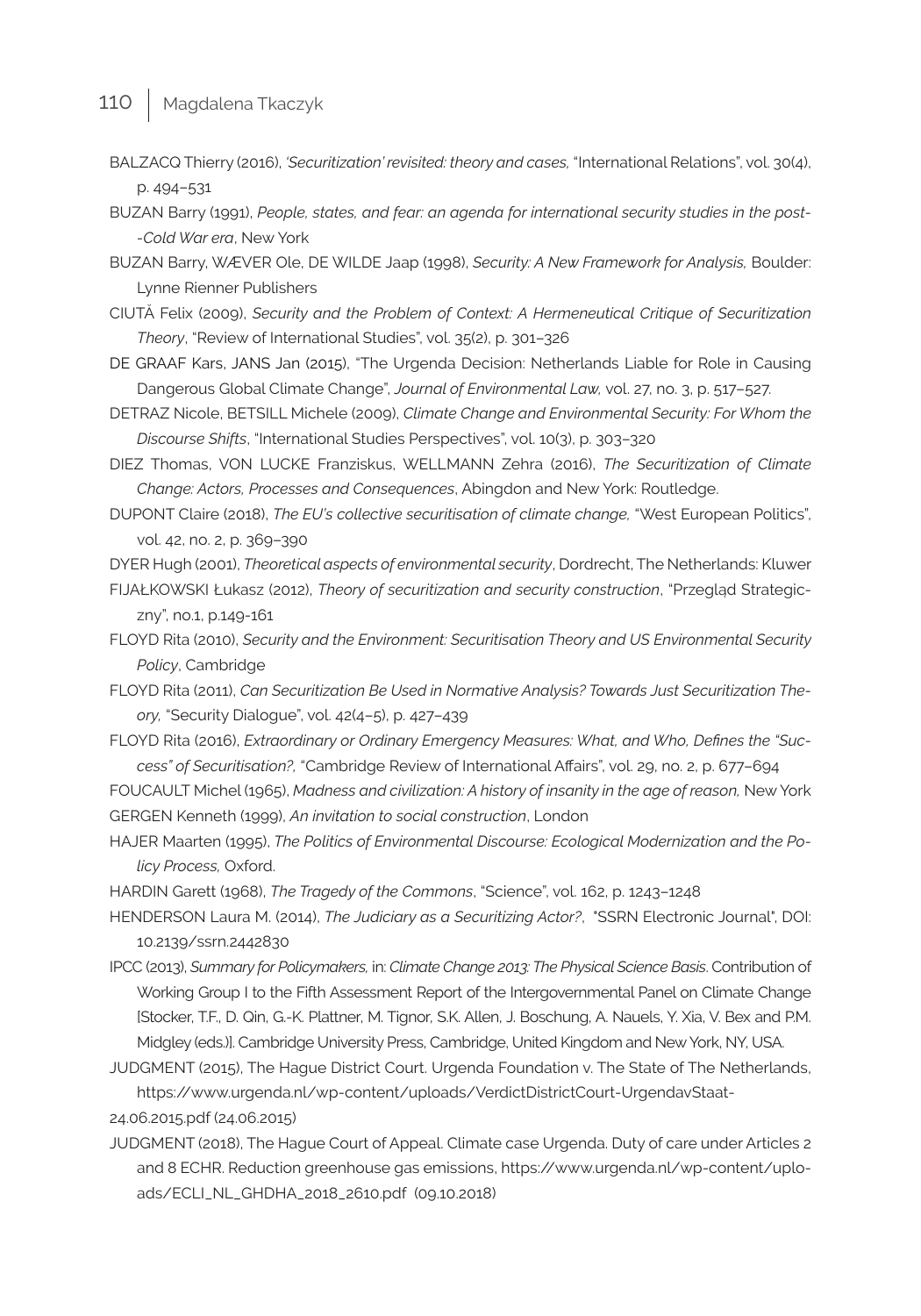- JUDGMENT (2019), Supreme Court of The Netherlands. Climate case Urgenda. Human rights. ECHR. United Nations Framework Convention on Climate Change, https://www.urgenda.nl/wp-content/uploads/ENG-Dutch-SupremeCourt-Urgenda-v-Netherlands-20-12-2019.pdf (20.12.2019)
- LEIJTEN Ingrid (2019), *Human rights v. Insufficient climate action: The Urgenda case,* "Netherlands Quarterly of Human Rights", vol. 37(2)
- LIN Jolene (2015), *The First Successful Climate Negligence Case: A Comment on Urgenda Foundation v. The State of the Netherlands (Ministry of Infrastructure and the Environment),* "Climate law", 5(1): 65-81
- MAYER Benoit (2019), *The State of the Netherlands v. Urgenda Foundation: Ruling of the Court of Appeal of The Hague (9 October 2018)*, "Transnational Environmental Law", vol. 8, no.1, p. 167–192
- McDONALD Matt (2008), *Securitization and the Construction of Security,* "European Journal of International Relations"*,* vol. 14(4)
- MINNEROP Petra (2019), *Integrating the 'duty of care' under the European Convention on Human Rights and the science and law of climate change: the decision of The Hague Court of Appeal in the Urgenda case,* "Journal of Energy & Natural Resources Law", vol. 37
- NYKA Maciej (2016), *Intergenerational Justice in international environmental law*, "Gdańskie Studia Prawnicze", no. 35
- PHILLIPS Nelson, HARDY Cynthia (2002), *Discourse analysis: investigating processes of social construction*, London
- PHILLIPS Nelson, BROWN John (1993), *Analyzing communication in and around organizations: A critical hermeneutic approach*, "The Academy of Management Journal", vol. 36, no. 6, p. 1547–1576
- SCHWARTZ John (2019), *In 'Strongest' Climate Ruling Yet, Dutch Court Orders Leaders to Take Action,*  "The New York Times", https://www.nytimes.com/2019/12/20/climate/netherlands-climate- -lawsuit.html (20.12.2019)
- SHUY Roger (2001), *Discourse Analysis in the Legal Context,* in: Deborah Schiffrin, Deborah Tannen, Heidi Hamilton (eds.), *The Handbook of Discourse Analysis*, Blackwell Publishers
- TROMBETTA Maria Julia (2007), *Prevention or Securitization? Contending Perspectives on Security*, "Network Industries Quarterly", no. 9
- TROMBETTA Maria Julia (2008), *Environmental security and climate change: analysing the discourse,* "Cambridge Review of International Affairs", vol. 21, no. 4, p. 585-602
- UN HUMAN RIGHTS Office of the High Commissioner (2019)*, Bachelet welcomes top court's landmark decision to protect human rights from climate change,* https://www.ohchr.org/EN/NewsEvents/Pages/DisplayNews.aspx?NewsID=25450&LangID=E (20.12.2019).
- URGENDA FOUNDATION (2019),*Global climate litigation*, https://www.urgenda.nl/en/themas/climate-case/
- VAN DIJK Teun (1993), *Principles of critical discourse analysis*, "Discourse and Society", vol. 4(2), p. 249–283 VAN DIJK Teun (1997), *Discourse as structure and process*, London
- VAN ZEBEN Josephine (2015), *Establishing a Governmental Duty of Care for Climate Change Mitigation: Will Urgenda Turn the Tide?*, "Transnational Environmental Law", vol. 4, no. 2, p. 339–357
- VERSCHUUREN Jonathan (2019), *The State of the Netherlands v Urgenda Foundation: The Hague Court of Appeal upholds judgment requiring the Netherlands to further reduce its greenhouse gas emissions*, "Review of European, Comparative & International Environmental Law"*,* vol. 28, no.1, p. 94-98